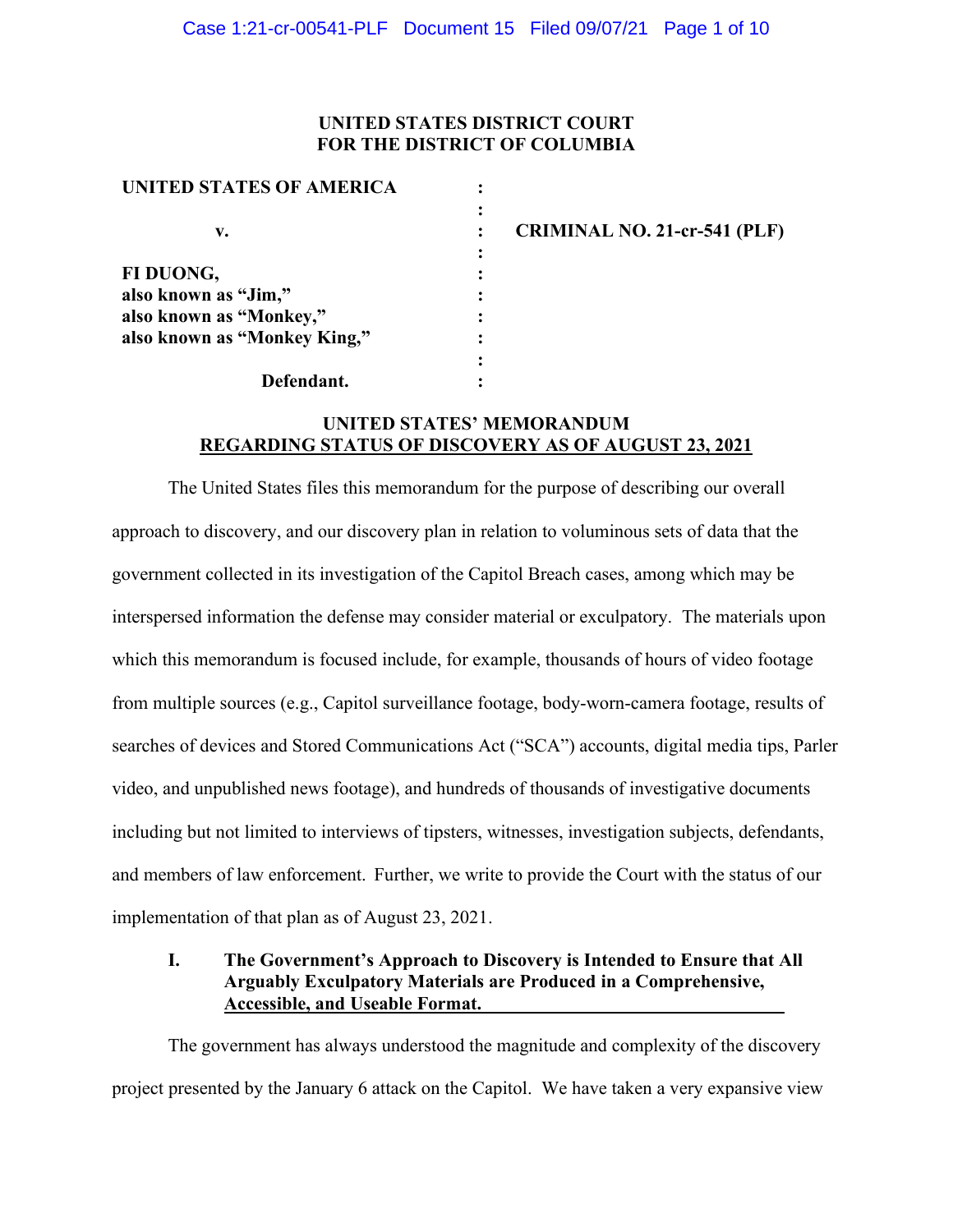#### Case 1:21-cr-00541-PLF Document 15 Filed 09/07/21 Page 2 of 10

of what may be material or potentially exculpatory and thus discoverable in Capitol Breach cases. Defense counsel in Capitol Breach cases have made requests including any and all information that captures an individual defendant's conduct or statements; shows people "peacefully walking around the Capitol"; or suggests that a member (or members) of law enforcement allowed people to enter or remain in the Capitol or on restricted grounds, acted friendly or sympathetic to the rioters, or otherwise failed to do their jobs. Of course, there may be additional types of information a defendant may consider material or exculpatory, but since the government does not know the defense theory in any particular case, it is impossible to for the government to determine what other types of information a defendant may believe to be material.

To the extent the type of information described above may exist, it may be interspersed among the voluminous sets of data referenced above. Given the volume of material, and because "[d]efendants are in a better position to determine what evidence they believe is exculpatory and will help in their defense,"<sup>1</sup> it is our intent to provide the defense with all data that may contain such information, but in a manner that will facilitate search, retrieval, sorting, and management of that information.

<sup>1</sup> *United States v. Meek,* No. 19-cr-00378-JMS-MJD, 2021 WL 1049773 \*5 (S.D. Ind. 2021). *See also United States v. Ohle*, No. S3 08 CR 1109 (JSR), 2011 WL 651849 \*4 (S.D.N.Y. 2011)(not reported in F.Supp.2d)("placing a higher burden on the Government to uncover such evidence would place prosecutors in the untenable position of having to prepare both sides of the case at once. Indeed, the adversarial system presumes that the defense will be more highly motivated to uncover exculpatory evidence, so if anything the onus is on defense counsel to conduct a more diligent search for material potentially favorable to his client. This is especially true considering that, if exculpatory evidence exists, the defense is in the best position to know what such evidence might be and where it might be located.")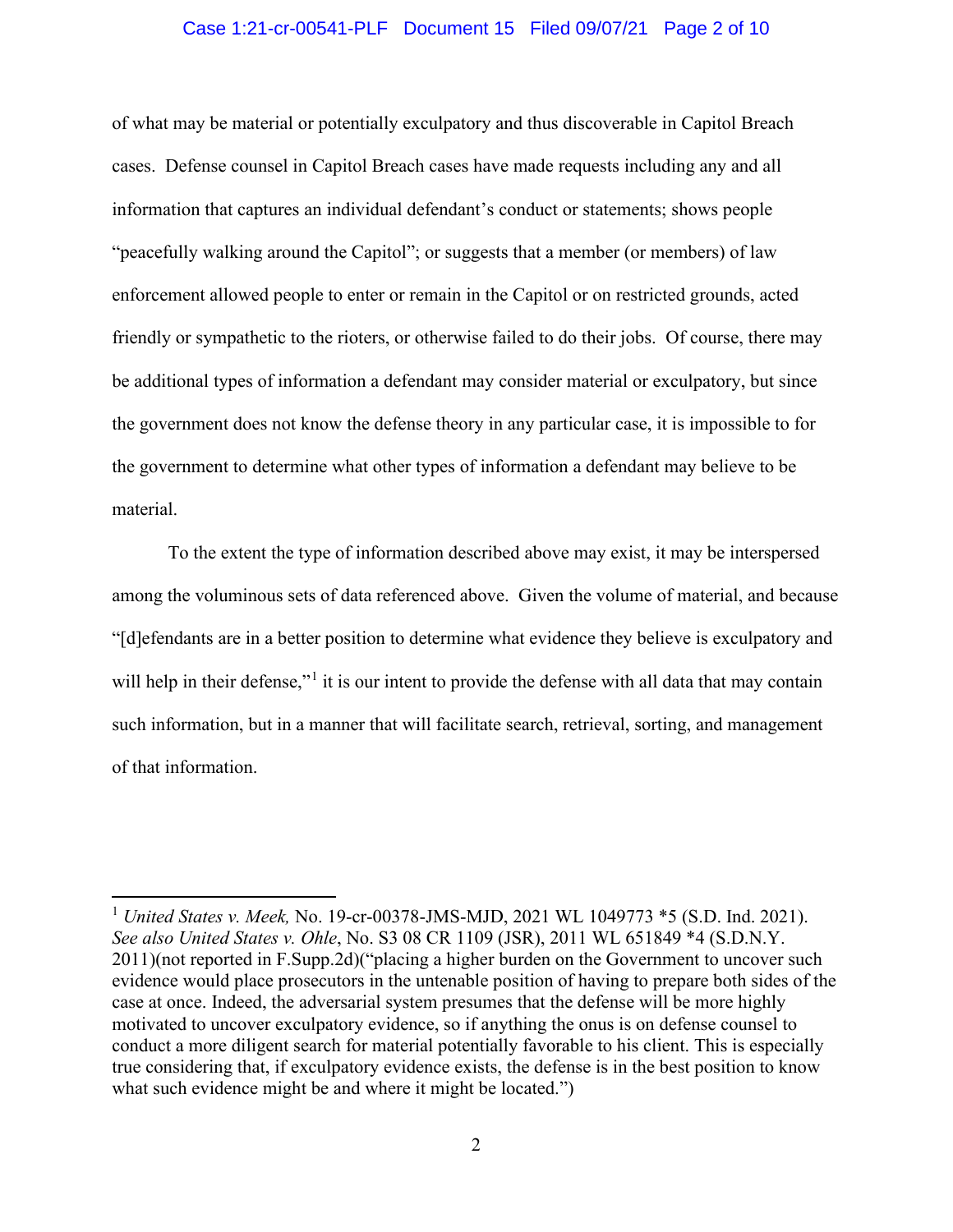## **II. Our General Plan for Production of Voluminous Materials Involves Two Separate Platforms.**

We have developed and begun implementing a plan to use two primary platforms to process and produce discoverable voluminous materials: one for documents (e.g., items such as law enforcement investigation files and business records) and one for digital materials (e.g., video footage). (These two platforms have frequently been referred to as our "database" although, in fact, they are two separate information repositories hosted by unrelated vendors.) We are working collaboratively with Federal Public Defender ("FPD") leadership and electronic discovery experts, including Sean Broderick, the National Litigation Support Administrator for the Administrative Office of the U.S. Courts, Defender Services Office, to ensure that Federal Public Defender offices nationwide that are working on Capitol Breach cases, counsel that are appointed under the Criminal Justice Act, and retained counsel for people who are financially unable to obtain these services will have access to the same platforms, including technological functionality commensurate to that available to the government, for the purpose of receiving and reviewing discoverable materials.

# **A. We will Share Documents from Our Own Relativity Workspace to a Defense Relativity Workspace, and are Making Rolling Productions Via Alternative Means Until the Defense Workspace is Available.**

## **1. Overview**

Deloitte is hosting a Relativity database, or "workspace," for the government to manage and produce documents. Relativity is a cloud-based eDiscovery platform that offers functionalities including document organization, review, production, and analytics within a single environment, and is an industry leader in eDiscovery hosting. As further elaborated below, we are in the process of ingesting hundreds of thousands of documents into our Relativity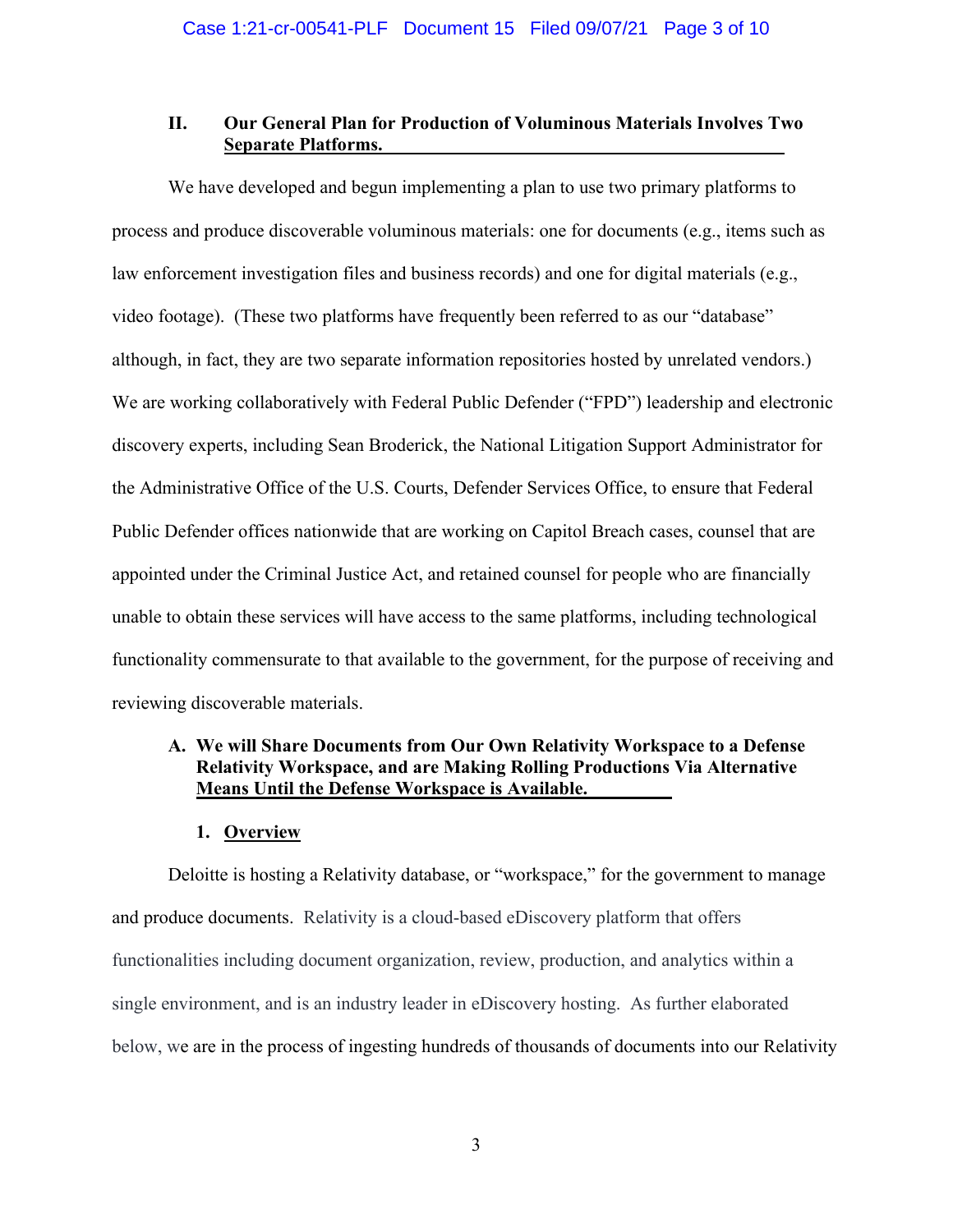#### Case 1:21-cr-00541-PLF Document 15 Filed 09/07/21 Page 4 of 10

workspace, so that we may review them, process them, and produce the documents as appropriate to the defense.

Ultimately, our plan is for all discoverable documents to be shared to a wholly separate defense Relativity workspace, also hosted by Deloitte, but wholly inaccessible to the government. Deloitte is currently creating such a defense workspace within Relativity for receipt of discoverable documents, and we are working toward a modification of our contract to fund the additional hosting and support of that database.<sup>2</sup>

A Relativity workspace will allow Capitol Breach defense teams to leverage Relativity's search and analytics capabilities to search the voluminous documents we expect to produce for information they believe may be material to their individual cases. Defense teams will be able to perform key term searches and metadata searches across hundreds of thousands of documents in the defense workspace. Further, in conjunction with any staff they designate to support their workspace, they will be able to design coding panes that allow them to "tag" items received in discovery as they deem relevant to their cases, e.g., by location ("Lower West Terrace") or

<sup>&</sup>lt;sup>2</sup> Hosting refers to storing and organizing documents in a case within a database for document review, organizing, searching, categorizing, and redacting, and providing users with accounts to access the database. Typically, providing discovery in a format that allows it to be loaded into a database satisfies the government's discovery obligations. We understand that neither the Federal Public Defender nor the Criminal Justice Act panel has a vehicle in place through which they may engage in expedited contracting for the hosting and licensing services that are necessary to meet the demands of this unprecedented volume of materials. Thus, the government has agreed to provide the necessary hosting and licensing services through Deloitte. The government has been closely coordinating with FPD to ensure that when we modify our contract with Deloitte, we obtain sufficient licenses to cover the needs of current cases as well as those of cases that may be brought in the future.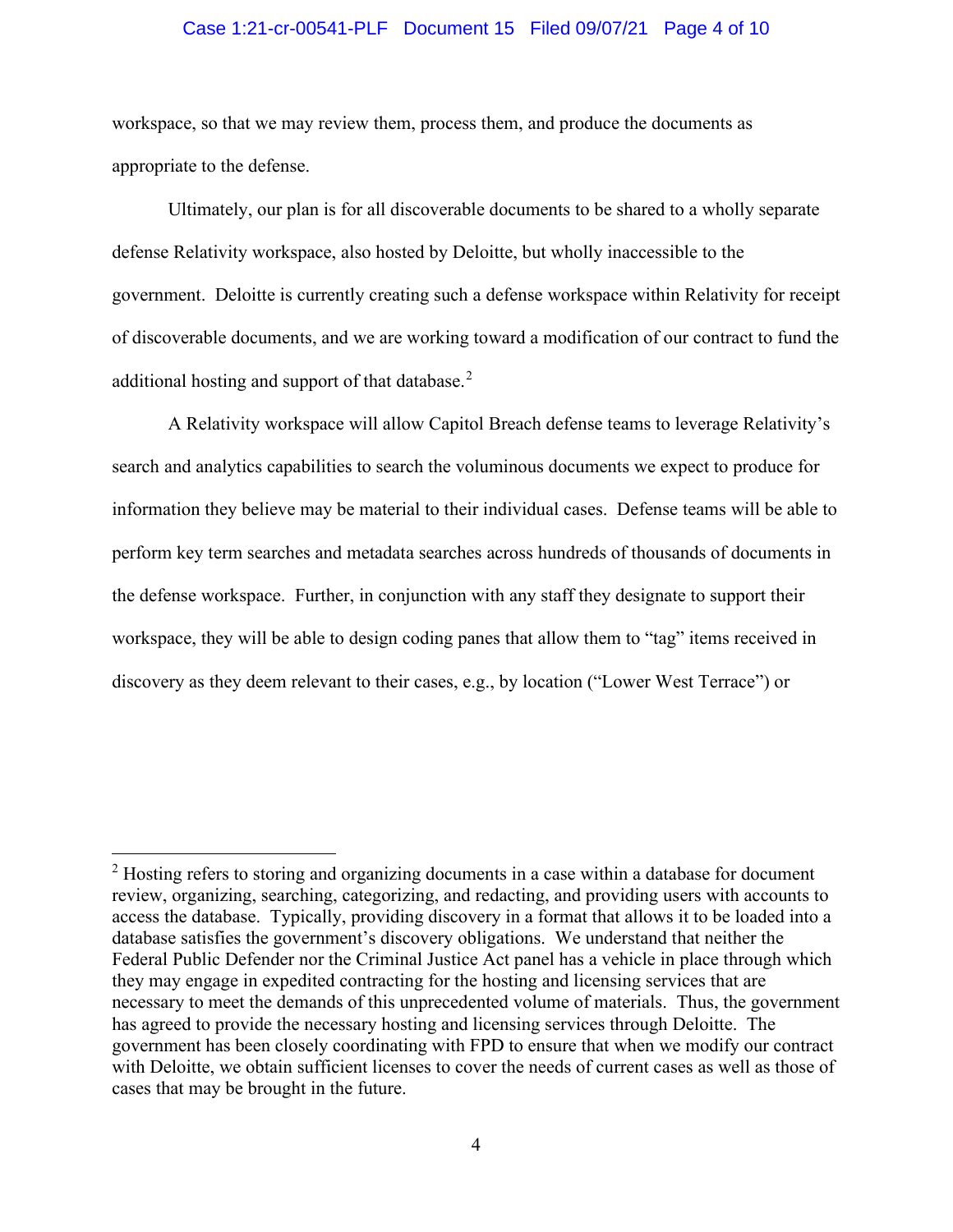#### Case 1:21-cr-00541-PLF Document 15 Filed 09/07/21 Page 5 of 10

defense theories of the case ("Police Let Defendants In"); and then generate search reports based on the results associated with a particular tag or multiple tags.<sup>3</sup>

As elaborated below, although Relativity significantly increases the pace at which we may review and process materials to make appropriate productions, performing these tasks correctly and comprehensively takes time. Nevertheless, we expect to begin making documentary productions from Relativity within the next two weeks, as discussed in more detail below, and will do so on a rolling basis going forward. Until the defense Relativity workspace is operational and defense accounts are established documents will continue to be produced in individualized cases via other available methods – most frequently cloud-based file sharing through USAfx.

## **2. The Government is Steadily Populating its Own Relativity Database with Materials.**

We have already populated our Relativity database with over 30,000 records from the U.S. Capitol Police ("USCP") and USCP reports related to allegations of misconduct by law enforcement in connection with the events of January 6, 2021. We are currently using our Relativity platform to process materials related to allegations of police misconduct and plan to make those reports available within approximately the next two weeks. Capitol Breach

 $3$  We believe that to ensure defendants have meaningful access to the defense Relativity workspace, FPD will require additional support for the workspace. As the Court is aware, "Even if the discovery is produced in an optimal way, defense counsel may still need expert assistance, such as litigation support personnel, paralegals, or database vendors, to convert e-discovery into a format they can use and to decide what processing, software, and expertise is needed to assess the [Electronically Stored Information]." *See Criminal e-Discovery: A Pocket Guide for Judges*, Chapter II (Common Issues in Criminal e-Discovery), at 12.The *Pocket Guide* serves as a supplement to the federal judiciary's bench book. We are engaging in frequent and productive discussions with FPD in the effort to resolve contractual and technical details related to the implementation of an adequate support plan.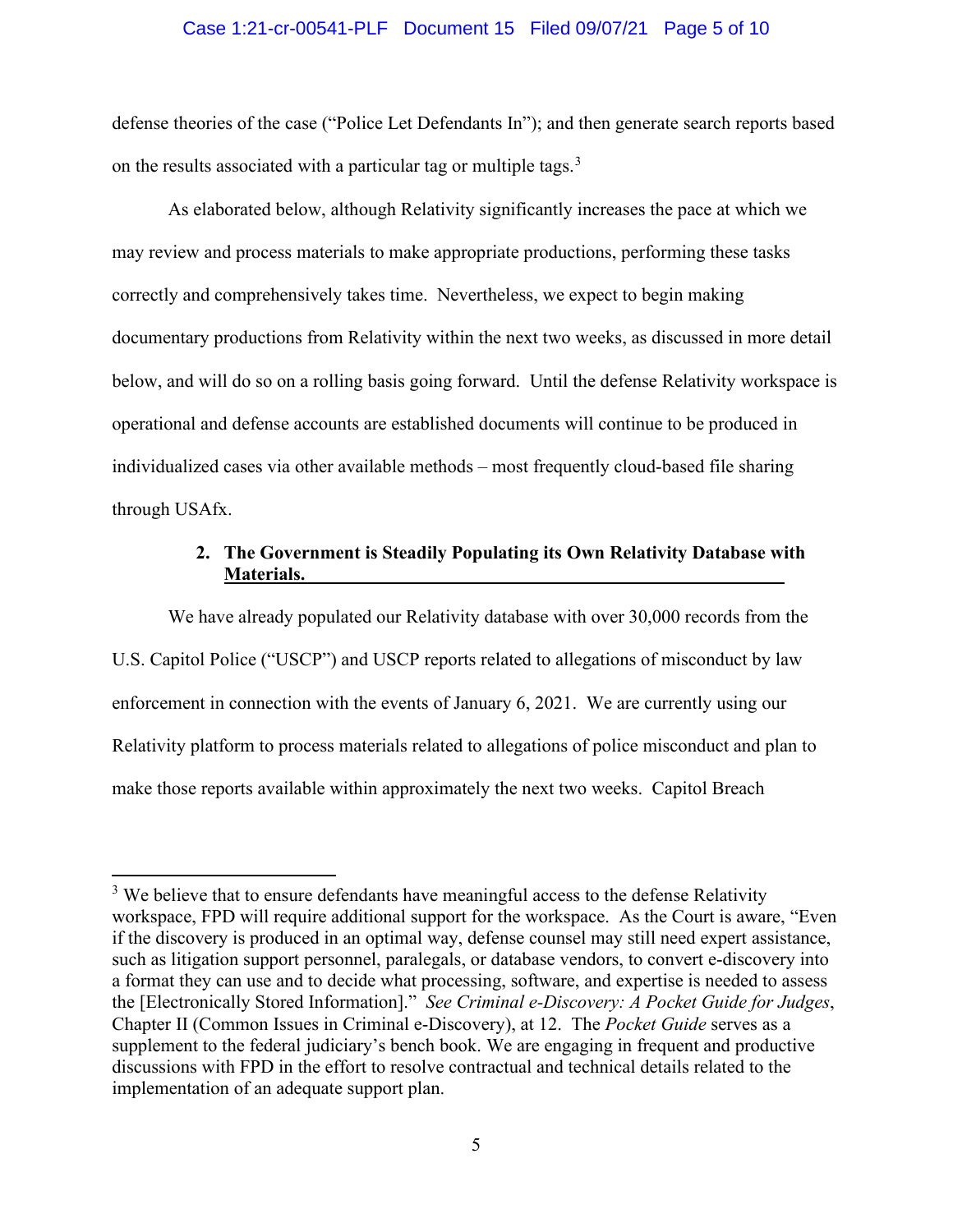#### Case 1:21-cr-00541-PLF Document 15 Filed 09/07/21 Page 6 of 10

prosecution teams will disseminate these materials once they become available. We are prioritizing these materials and Metropolitan Police Department ("MPD") use-of-force investigation files because many defendants have requested them.

We are steadily working to ingest into Relativity potentially discoverable documents that we requested and received from multiple law enforcement agencies, while ensuring that materials that are or may be protected by Federal Rule of Criminal Procedure 6(e) are adequately protected. Of course, Federal Bureau of Investigation ("FBI") files account for the majority of documentary evidence that we will need to ingest and review. The FBI estimates that there are approximately 750,000 investigative memoranda and attachments in its files associated with the Capitol Breach investigation. We intend to organize, deduplicate, and produce these materials as appropriate, using all of Relativity's tools to do so as quickly as possible. As discussed below, however, these processes are not wholly automated, and will require both technical expertise and manual assistance.

#### **3. The Workflow in Processing Materials for Discovery Takes Time.**

The process of populating Relativity with potentially discoverable material, all in varied formats and from different sources, is complicated. It is *not* like copying and pasting a file, or even like duplicating a hard drive. Before the hundreds of thousands of investigative files at issue here are ever loaded to Relativity, they must be meaningfully organized into folder structures that will make sense to reviewers and recipients. The materials must also be qualitychecked, e.g., we must ensure that we have the password for protected documents, that the documents were provided in a format that will open, and that we remove irrelevant software and system files that would only cloud the workspace and confuse reviewers. After materials are loaded to Relativity, we must customize the manner in which they are displayed so as to be

6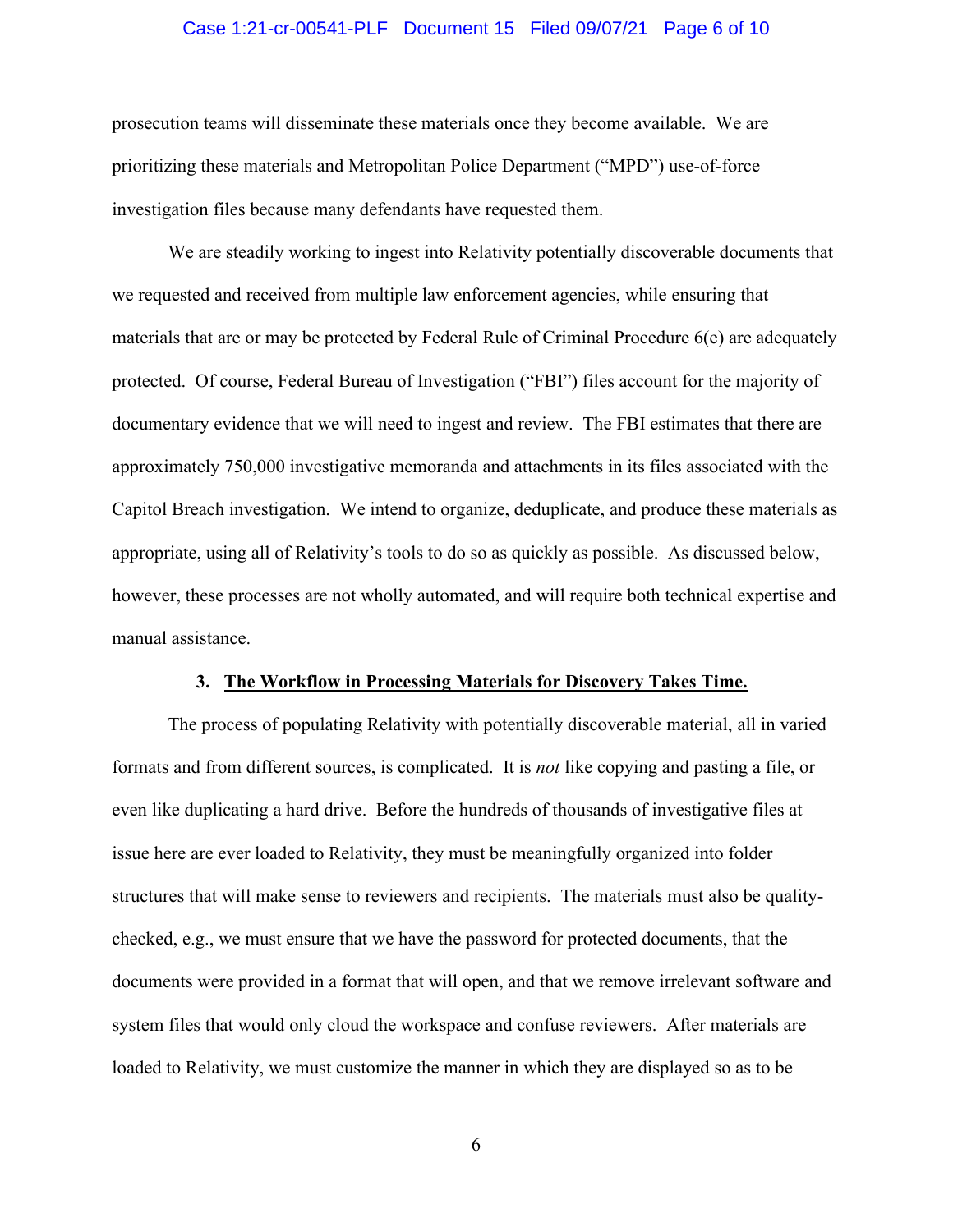#### Case 1:21-cr-00541-PLF Document 15 Filed 09/07/21 Page 7 of 10

meaningful to reviewers who will make discoverability determinations and apply appropriate redactions and sensitivity designations. Not all documents are created equal, e.g., financial records and forensic cell phone search reports cannot meaningfully be displayed in the same way.

All of these processes will be assisted by leveraging Relativity's tools as much as possible, such as by using keyword searches to identify items that must be excluded or redacted; and deduplication tools to recognize documents that have already been processed so that they are not analyzed or reproduced multiple times. Although these processes are time-consuming, they are necessary to avoid production of unorganized data dumps, unreadable files, and unusable databases; or a failure of the government to take adequate steps to prevent both victims and defendants' private information from being shared with hundreds of defendants.

## **B. We will Share Digital Evidence from Our Own Evidence.com Instance to a Defense Evidence.com Instance, and Make Rolling Productions as Digital Media is Processed.**

Relativity was primarily designed as document review platform and not to manage terabytes of digital evidence. Although it is technologically possible to view and share video evidence within Relativity, in this case, the volume of video would significantly reduce Relativity's performance speed.

Accordingly, we will use evidence.com as a platform to manage, review, and share digital media evidence. Evidence.com is a cloud-based digital evidence management system designed by Axon Enterprise, Inc. ("Axon"), an industry leader in body-worn-camera systems. Axon refers to a singular environment of evidence.com as an "instance." The government has agreed to fund a defense instance of evidence.com and to provide the necessary licensing services through Axon. This instance will be managed and administered by FPD, and the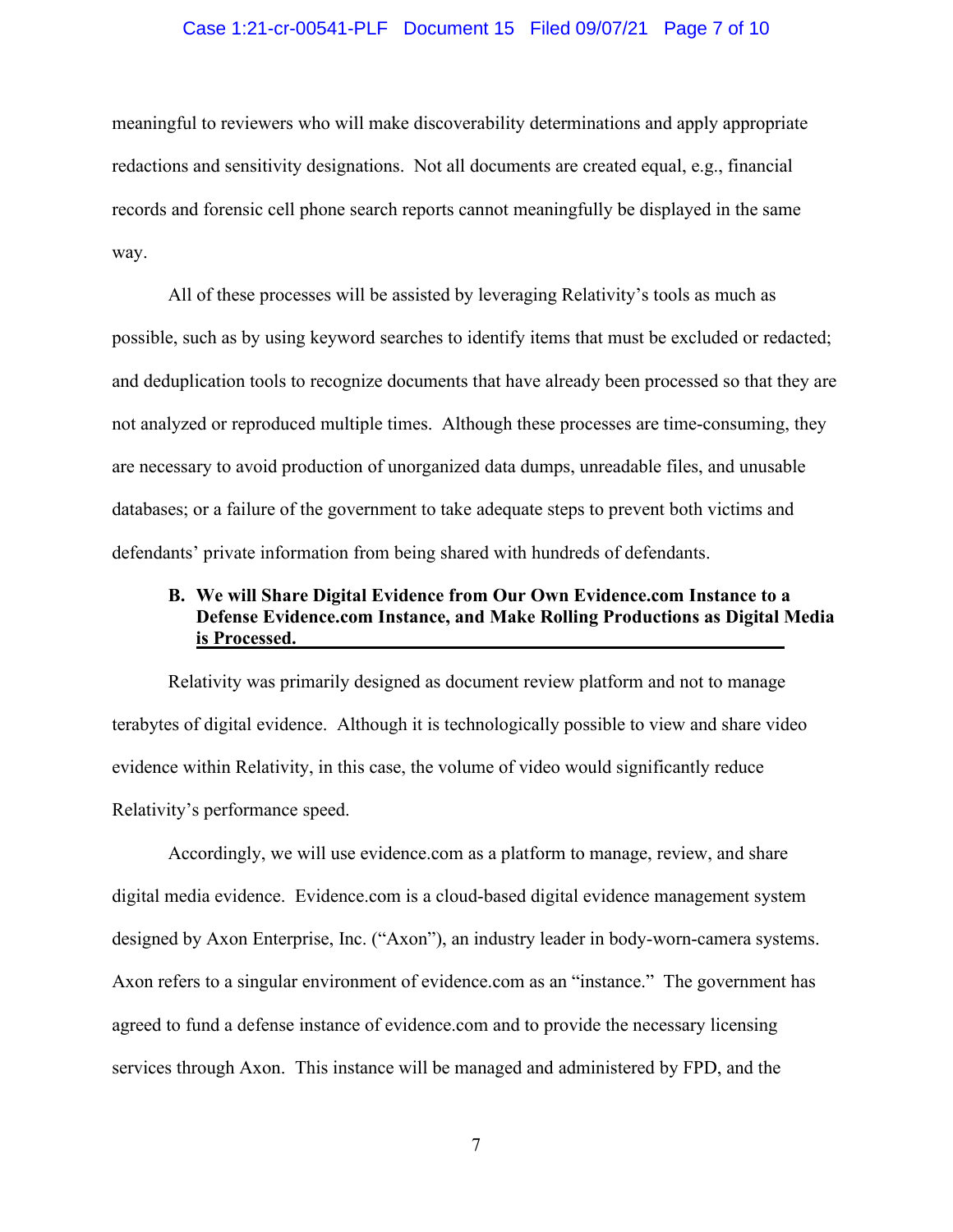#### Case 1:21-cr-00541-PLF Document 15 Filed 09/07/21 Page 8 of 10

government will have no ability to log into or retrieve information from this instance. As recently as Saturday, August 21, 2021, we consulted with representatives from Axon about our plan and we expect our contract with Axon will be modified expeditiously. As with Relativity, the government has been closely coordinating with FPD to ensure that we cover the needs of current cases as well as those of cases that may be brought in the future. We understand that legal defense teams will likely wish to share voluminous evidence with defendants. Axon has additional infrastructure referred to as my.evidence.com that will allow defense attorneys to share voluminous evidence with individual defendants.

We have already migrated over 2,900 body-worn-camera videos totaling over 2,300 hours (nearly 100 days) into our instance of evidence.com. For the reasons relayed above, from a technological perspective, we expect to be able to share this footage with FPD's evidence.com instance within approximately the next two weeks. Before we can share voluminous video footage with FPD, we must also ensure that the footage is adequately protected. Based on a review of the body-worn-camera footage conducted by our Office, the footage displays approximately 1,000 events that may be characterized as assaults on federal officers. As these officers now, or in the future may, qualify as victims under the Crime Victims Rights Act, they have the "right to be reasonably protected from the accused" and the "right to be treated with fairness and with respect of the victim's dignity and privacy." 18 U.S.C. §§ 3771(a)(1) and (8).

 When we share the footage, we also intend to share information we have developed that will help facilitate efficient defense review of body-worn-camera footage. For example:

• Individuals in our Office who reviewed all the body-worn-camera footage in our instance created a spreadsheet that identifies footage by agency, officer, video start time, a summary of events, and location of the camera in 15-minute increments. The locations are defined in zone map they created. We will share our zone map and the spreadsheet with the legal defense teams, subject to adequate protection.

8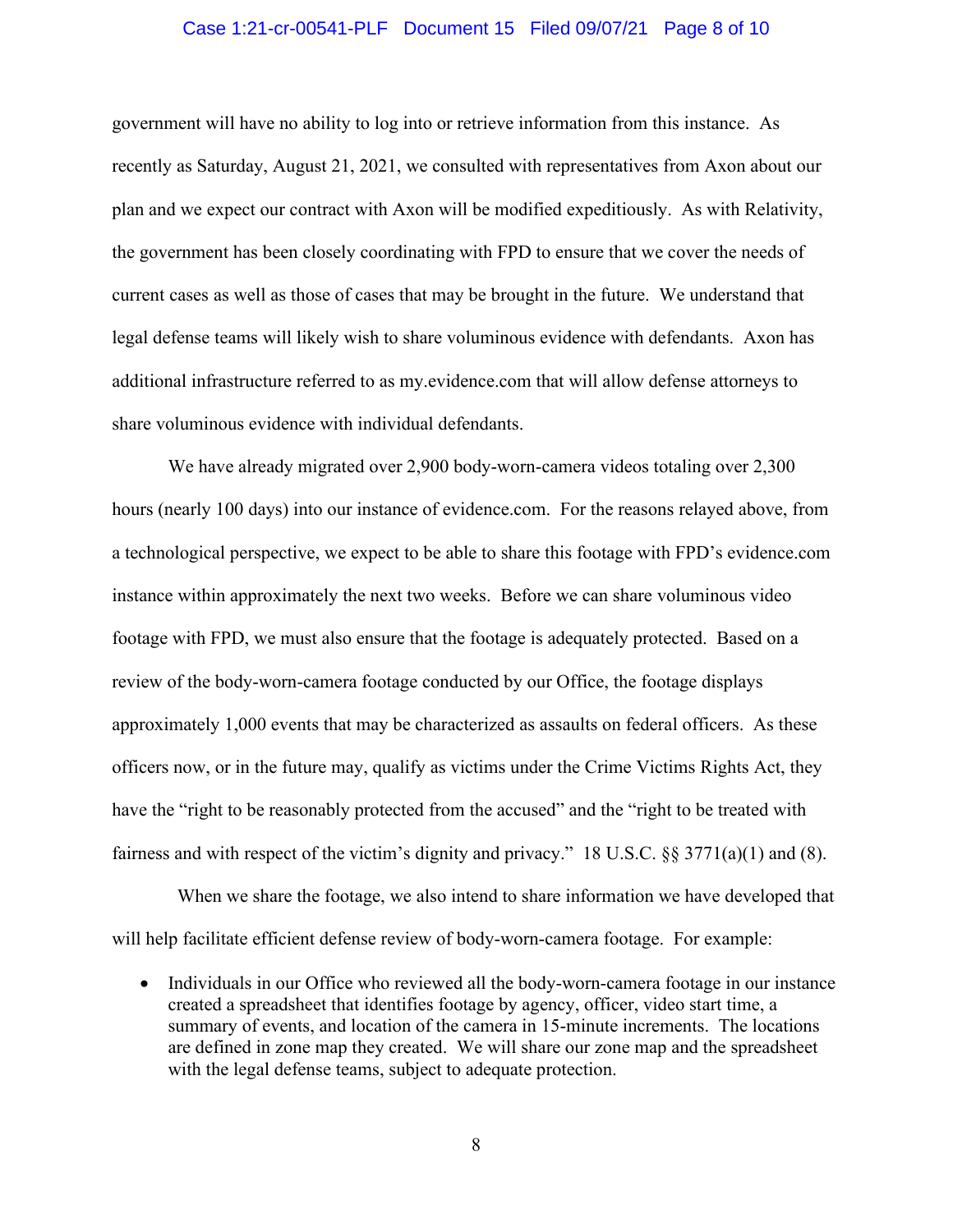### Case 1:21-cr-00541-PLF Document 15 Filed 09/07/21 Page 9 of 10

• We obtained from MPD Global Positioning Satellite ("GPS") information for radios that may be of assistance in identifying the location of officers whose body-worn-camera footage is relevant to the defense. We will share this information with the legal defense teams, subject to adequate protection.

We will continue to ingest video evidence into evidence.com on a rolling basis, and to produce it regularly. As evidence.com was designed to function in coordination with bodyworn-cameras designed by Axon, ingesting body-worn-camera footage into our instance was fairly simple. Other footage will need to be converted from proprietary formats before it can be ingested into evidence.com, and so processing will take longer.

At this time, the FBI is in the process of transmitting Capitol surveillance footage for ingestion into evidence.com. Because of the size of the footage, it will take several weeks to receive and ingest the footage. Based on our current understanding of the technical complexities involved, we expect to start rolling productions from 7,000 hours of footage that the USCP provided the FBI within approximately the next four weeks. An additional 7,000 hours of footage is not relevant to this case and, therefore will not be produced.